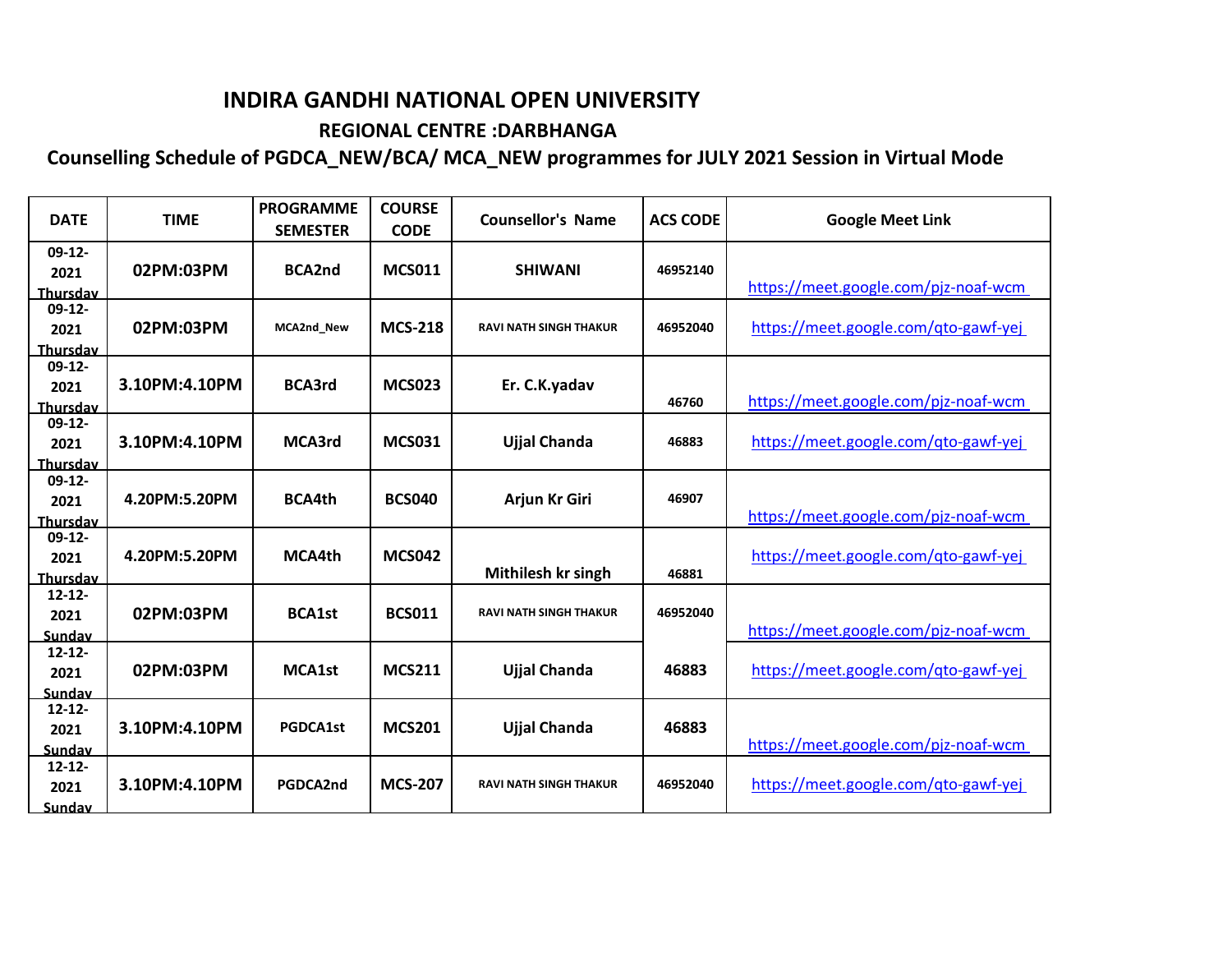| $12 - 12 -$<br>2021<br>Sunday | 4.20PM:5.20PM | <b>BCA4th</b> | <b>BCS040</b> | Arjun Kr Giri | 46907 | https://meet.google.com/pjz-noaf-wcm |
|-------------------------------|---------------|---------------|---------------|---------------|-------|--------------------------------------|
| $12 - 12 -$<br>2021<br>Sundav | 4.20PM:5.20PM | <b>BCA6th</b> | <b>MCS022</b> | Er. C.K.yadav | 46760 | https://meet.google.com/qto-gawf-yej |

| <b>DATE</b>            | <b>TIME</b>   | <b>PROGRAMME</b><br><b>SEMESTER</b> | <b>COURSE</b><br><b>CODE</b> | <b>Counsellor's Name</b>      | <b>ACS CODE</b> | <b>Google Meet Link</b>              |
|------------------------|---------------|-------------------------------------|------------------------------|-------------------------------|-----------------|--------------------------------------|
| 14-12-2021<br>Tuesday  | 02PM:03PM     | <b>BCA2nd</b>                       | <b>MCS011</b>                | <b>SHIWANI</b>                | 46952140        | https://meet.google.com/pjz-noaf-wcm |
| 14-12-2021<br>Tuesday  | 02PM:03PM     | <b>MCA2nd New</b>                   | <b>MCS-218</b>               | <b>RAVI NATH SINGH THAKUR</b> | 46952040        | https://meet.google.com/qto-gawf-yej |
| 14-12-2021<br>Tuesday  | 3.10PM:4.10PM | <b>BCA3rd</b>                       | <b>MCS023</b>                | Er. C.K.yadav                 | 46760           | https://meet.google.com/pjz-noaf-wcm |
| 14-12-2021<br>Tuesday  | 3.10PM:4.10PM | MCA3rd                              | <b>MCS031</b>                | Ujjal Chanda                  | 46883           | https://meet.google.com/qto-gawf-yej |
| 14-12-2021<br>Tuesday  | 4.20PM:5.20PM | <b>BCA4th</b>                       | <b>BCS040</b>                | Arjun Kr Giri                 | 46907           | https://meet.google.com/pjz-noaf-wcm |
| 14-12-2021<br>Tuesday  | 4.20PM:5.20PM | MCA4th                              | <b>MCS042</b>                | Mithilesh kr singh            | 46881           | https://meet.google.com/qto-gawf-yej |
| 16-12-2021<br>Thursday | 02PM:03PM     | <b>BCA1st</b>                       | <b>BCS011</b>                | <b>RAVI NATH SINGH THAKUR</b> | 46952040        | https://meet.google.com/pjz-noaf-wcm |
| 16-12-2021<br>Thursday | 02PM:03PM     | <b>MCA1st</b>                       | <b>MCS211</b>                | Ujjal Chanda                  | 46883           | https://meet.google.com/qto-gawf-yej |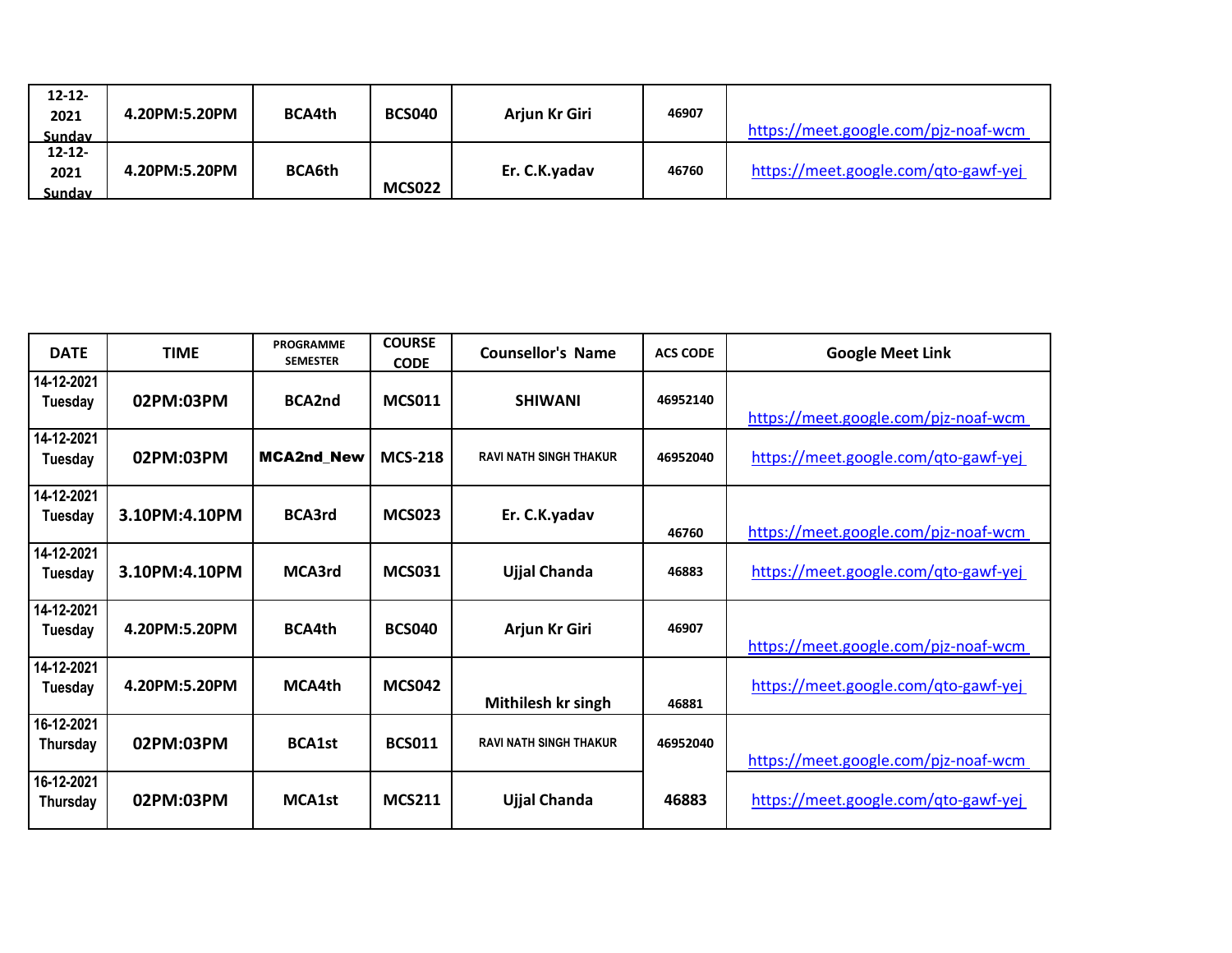| 16-12-2021<br><b>Thursday</b> | 3.10PM:4.10PM | <b>PGDCA1st</b>   | <b>MCS201</b>  | <b>Ujjal Chanda</b>           | 46883    | https://meet.google.com/pjz-noaf-wcm |
|-------------------------------|---------------|-------------------|----------------|-------------------------------|----------|--------------------------------------|
| 16-12-2021<br>Thursday        | 3.10PM:4.10PM | PGDCA2nd          | <b>MCS-207</b> | <b>RAVI NATH SINGH THAKUR</b> | 46952040 | https://meet.google.com/gto-gawf-yej |
| 16-12-2021<br><b>Thursday</b> | 4.20PM:5.20PM | <b>BCA4th</b>     | <b>BCS040</b>  | Arjun Kr Giri                 | 46907    | https://meet.google.com/pjz-noaf-wcm |
| 16-12-2021<br><b>Thursday</b> | 4.20PM:5.20PM | <b>BCA6th</b>     | <b>MCS022</b>  | Er. C.K.yadav                 | 46760    | https://meet.google.com/qto-gawf-yej |
| 18-12-2021<br>Saturday        | 02PM:03PM     | <b>BCA2nd</b>     | <b>MCS011</b>  | <b>SHIWANI</b>                | 46952140 | https://meet.google.com/pjz-noaf-wcm |
| 18-12-2021<br>Saturday        | 02PM:03PM     | <b>MCA2nd New</b> | <b>MCS-218</b> | <b>RAVI NATH SINGH THAKUR</b> | 46952040 | https://meet.google.com/qto-gawf-yej |
| 18-12-2021<br><b>Saturday</b> | 3.10PM:4.10PM | <b>BCA3rd</b>     | <b>MCS023</b>  | Er. C.K.yadav                 | 46760    | https://meet.google.com/pjz-noaf-wcm |
| 18-12-2021<br>Saturday        | 3.10PM:4.10PM | MCA3rd            | <b>MCS031</b>  | <b>Ujjal Chanda</b>           | 46883    | https://meet.google.com/qto-gawf-yej |
| 18-12-2021<br>Saturday        | 4.20PM:5.20PM | <b>BCA4th</b>     | <b>BCS040</b>  | Arjun Kr Giri                 | 46907    | https://meet.google.com/pjz-noaf-wcm |
| 18-12-2021<br>Saturday        | 4.20PM:5.20PM | MCA4th            | <b>MCS042</b>  | Mithilesh kr singh            | 46881    | https://meet.google.com/qto-gawf-yej |

| 19-12-2021<br>Sunday | 02PM:03PM | <b>BCA1st</b> | <b>BCS011</b> | RAVI NATH SINGH THAKUR | 46952040 | https://meet.google.com/pjz-noaf-wcm |
|----------------------|-----------|---------------|---------------|------------------------|----------|--------------------------------------|
| 19-12-2021<br>Sunday | 02PM:03PM | <b>MCA1st</b> | <b>MCS211</b> | Ujjal Chanda           | 46883    | https://meet.google.com/qto-gawf-yej |